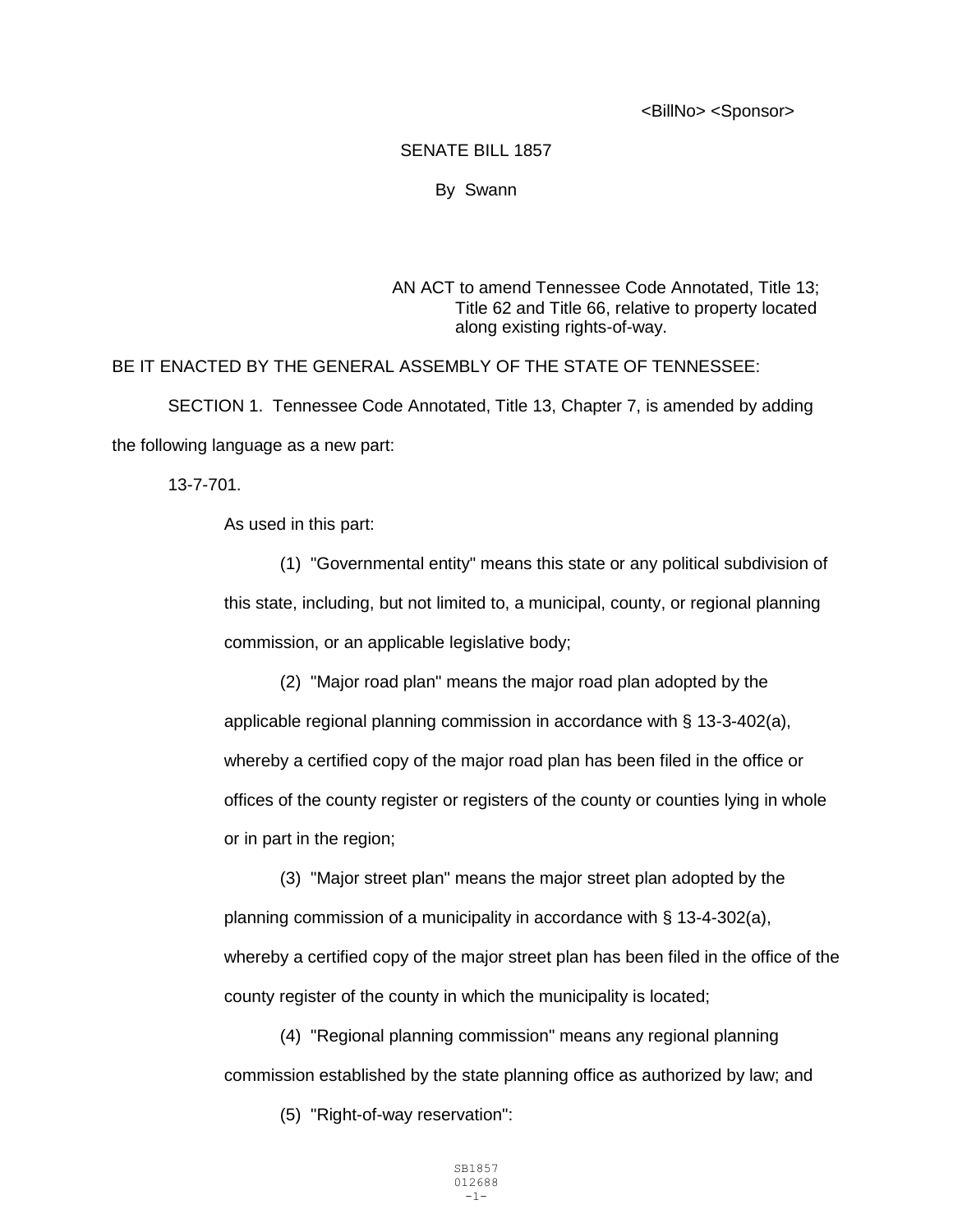(A) Means an agreement between a landowner and a governmental entity whereby the landowner is prohibited from erecting a permanent building within an area designated as the location of a future right-of-way in the major road plan or major street plan; and

(B) Does not affect the application of the existing right-of-way for determining the placement of easements or setbacks.

13-7-702.

(a) A governmental entity shall not require a right-of-way dedication that requires a landowner to transfer ownership of any portion of the landowner's property located along an existing public right-of-way to the governmental entity as a condition of approving any application made to the governmental entity.

(b)

(1) Subject to subdivisions  $(b)(2)-(b)(5)$ , a governmental entity may require a right-of-way reservation as a condition of approving any proposed subdivision of a property.

(2) If a governmental entity requires a right-of-way reservation pursuant to subdivision (b)(1), then the landowner has the choice of agreeing to a right-ofway reservation or a right-of-way dedication.

(3) If a landowner, who has agreed to a right-of-way reservation pursuant to subdivision (b)(2), transfers the applicable property to another person, then that new landowner may convert the right-of-way reservation into a right-of-way dedication through a process determined by the governmental entity.

(4) If the governmental entity diminishes the distance of the required right-of-way in the adopted major road plan or major street plan, as applicable, following the creation of a right-of-way reservation, then the right-of-way reservation automatically diminishes to reflect the new distance in the adopted major road plan or major street plan, as applicable.